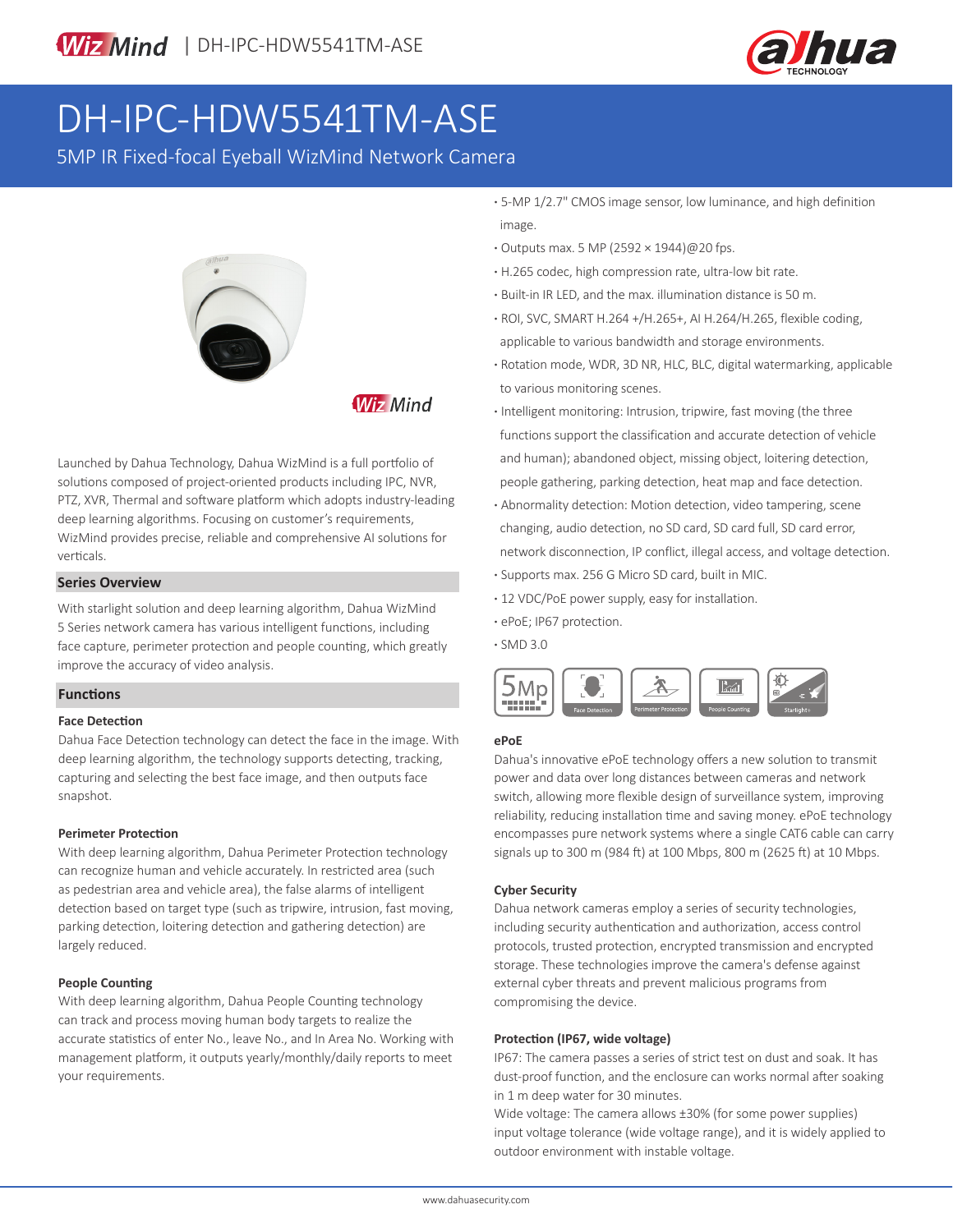## Wiz Mind | DH-IPC-HDW5541TM-ASE

#### **Technical Specification**

IVS (Perimeter Protection)

| Camera                          |                  |                                                                                                                                                                          |                      |                      |                                |
|---------------------------------|------------------|--------------------------------------------------------------------------------------------------------------------------------------------------------------------------|----------------------|----------------------|--------------------------------|
| Image Sensor                    |                  | 1/2.7" CMOS                                                                                                                                                              |                      |                      |                                |
| Max. Resolution                 |                  | 2592 (H) × 1944 (V)                                                                                                                                                      |                      |                      |                                |
| <b>ROM</b>                      |                  | 128 MB                                                                                                                                                                   |                      |                      |                                |
| <b>RAM</b>                      |                  | 512 MB                                                                                                                                                                   |                      |                      |                                |
| Scanning System                 |                  | Progressive                                                                                                                                                              |                      |                      |                                |
| <b>Electronic Shutter Speed</b> |                  | Auto/Manual 1/3 s-1/100,000 s                                                                                                                                            |                      |                      |                                |
| Min. Illumination               |                  | 0.005 lux@F1.6 (Color, 30 IRE)<br>0.0005 lux@F1.6 (B/W, 30 IRE)<br>0 lux (Illuminator on)                                                                                |                      |                      |                                |
| S/N Ratio                       |                  | $>56$ dB                                                                                                                                                                 |                      |                      |                                |
| <b>Illumination Distance</b>    |                  | 2.8 mm: 30 m (98.43 ft) (IR)<br>3.6 mm: 30 m (98.43 ft) (IR)<br>6 mm: 50 m (164.04 ft) (IR)                                                                              |                      |                      |                                |
| Illuminator On/Off Control      |                  | Auto; manual                                                                                                                                                             |                      |                      |                                |
| <b>Illuminator Number</b>       |                  | 2 (IR LED)                                                                                                                                                               |                      |                      |                                |
| Pan/Tilt/Rotation Range         |                  | Pan: 0°-360°<br>Tilt: 0°-78°<br>Rotation: 0°-360°                                                                                                                        |                      |                      |                                |
| Lens                            |                  |                                                                                                                                                                          |                      |                      |                                |
| Lens Type                       |                  | Fixed-focal                                                                                                                                                              |                      |                      |                                |
| Lens Mount                      |                  | M12                                                                                                                                                                      |                      |                      |                                |
| <b>Focal Length</b>             |                  | 2.8 mm; 3.6 mm; 6 mm                                                                                                                                                     |                      |                      |                                |
| Max. Aperture                   |                  | F1.6                                                                                                                                                                     |                      |                      |                                |
| <b>Field of View</b>            |                  | 2.8 mm: Horizontal: 102°; Vertical: 71°; Diagonal: 131°<br>3.6 mm: Horizontal: 84°; Vertical: 58°; Diagonal: 110°<br>6 mm: Horizontal: 51°; Vertical: 37°; Diagonal: 63° |                      |                      |                                |
| Iris Control                    |                  | Fixed                                                                                                                                                                    |                      |                      |                                |
| <b>Close Focus Distance</b>     |                  | 2.8 mm: 0.9 m (2.96 ft)<br>3.6 mm: 1.6 m (5.25 ft)<br>6 mm: 3.1 m (10.17 ft)                                                                                             |                      |                      |                                |
| <b>DORI</b><br>Distance         | Lens             | Detect                                                                                                                                                                   | Observe              | Recognize            | Identify                       |
|                                 | $2.8 \text{ mm}$ | 56 m<br>(183.73 ft)                                                                                                                                                      | 22.4 m<br>(73.49 ft) | 11.2 m<br>(36.75 ft) | 5.6 <sub>m</sub><br>(18.37 ft) |
|                                 | $3.6$ mm         | 80 m<br>(262.47 ft)                                                                                                                                                      | 32 m<br>(104.99 ft)  | 16 m<br>(52.49 ft)   | 8 m<br>(26.25 ft)              |
|                                 | 6 <sub>mm</sub>  | 120 m<br>(393.70 ft)                                                                                                                                                     | 48 m<br>(157.48 ft)  | 24 m<br>(78.74 ft)   | 12 m<br>(39.37 ft)             |
| Smart Event                     |                  |                                                                                                                                                                          |                      |                      |                                |
| IVS                             |                  | Abandoned object; missing object                                                                                                                                         |                      |                      |                                |
| Heat Map                        |                  | Yes                                                                                                                                                                      |                      |                      |                                |
| Professional, intelligent       |                  |                                                                                                                                                                          |                      |                      |                                |

Intrusion, tripwire, fast moving (the three functions support the classification and accurate detection of vehicle and human); loitering detection, people

gathering, and parking detection

SMD 3.0 Less false alarm, longer detection distance

| exposure; face snapshot set as face, one-inch photo<br>or custom; 3 snapshot strategies (real-time snapshot,<br>optimization snapshot and quality first); face angle filter;<br>optimization time setting                                                          |  |  |  |
|--------------------------------------------------------------------------------------------------------------------------------------------------------------------------------------------------------------------------------------------------------------------|--|--|--|
| Tripwire people counting, generating and exporting<br>report (day/month); people counting in area; queue<br>management; 4 rules can be set for tripwire, people<br>counting in area and queue management.                                                          |  |  |  |
| Work together with Smart NVR to perform refine<br>intelligent search, event extraction and merging to event<br>videos                                                                                                                                              |  |  |  |
|                                                                                                                                                                                                                                                                    |  |  |  |
| H.265; H.264; H.264H; H.264B; MJPEG (Only supported<br>by the sub stream)                                                                                                                                                                                          |  |  |  |
| Smart H.265+; Smart H.264+                                                                                                                                                                                                                                         |  |  |  |
| AI H.265; AI H.264                                                                                                                                                                                                                                                 |  |  |  |
| Main stream: 2688 × 1520@(1-25/30 fps)<br>Sub stream: D1@(1-25/30 fps)<br>Third stream: 1080p@(1-25/30 fps)<br>*The values above are the max. frame rates of each<br>stream; for multiple streams, the values will be subjected<br>to the total encoding capacity. |  |  |  |
| 3 streams                                                                                                                                                                                                                                                          |  |  |  |
| 2688 × 1520; 2304 × 1296; 1080p (1920 × 1080); 1.3M<br>(1280 × 960); 720p (1280 × 720); D1 (704 × 576/704 ×<br>480); VGA (640 × 480); CIF (352 × 288/352 × 240)                                                                                                    |  |  |  |
| CBR/VBR                                                                                                                                                                                                                                                            |  |  |  |
| H.264: 3 kbps-20480 kbps<br>H.265: 3 kbps-20480 kbps                                                                                                                                                                                                               |  |  |  |
| Auto (ICR)/Color/B/W                                                                                                                                                                                                                                               |  |  |  |
| Yes                                                                                                                                                                                                                                                                |  |  |  |
| Yes                                                                                                                                                                                                                                                                |  |  |  |
| 120 dB                                                                                                                                                                                                                                                             |  |  |  |
| Yes                                                                                                                                                                                                                                                                |  |  |  |
| Auto; natural; street lamp; outdoor; manual; regional<br>custom                                                                                                                                                                                                    |  |  |  |
| Auto; Manual                                                                                                                                                                                                                                                       |  |  |  |
| 3D NR                                                                                                                                                                                                                                                              |  |  |  |
| OFF/ON (4 areas, rectangular)                                                                                                                                                                                                                                      |  |  |  |
| Yes (4 areas)                                                                                                                                                                                                                                                      |  |  |  |
| Yes                                                                                                                                                                                                                                                                |  |  |  |
| 0°/90°/180°/270° (Support 90°/270° with 4M resolution<br>and lower)                                                                                                                                                                                                |  |  |  |
| Yes                                                                                                                                                                                                                                                                |  |  |  |
| 8 areas                                                                                                                                                                                                                                                            |  |  |  |
|                                                                                                                                                                                                                                                                    |  |  |  |
| Yes                                                                                                                                                                                                                                                                |  |  |  |
| PCM; G.711a; G.711Mu; G.726; G.723                                                                                                                                                                                                                                 |  |  |  |
|                                                                                                                                                                                                                                                                    |  |  |  |

Face detection; track; snapshot; snapshot optimization; optimal face snapshot upload; face enhancement; face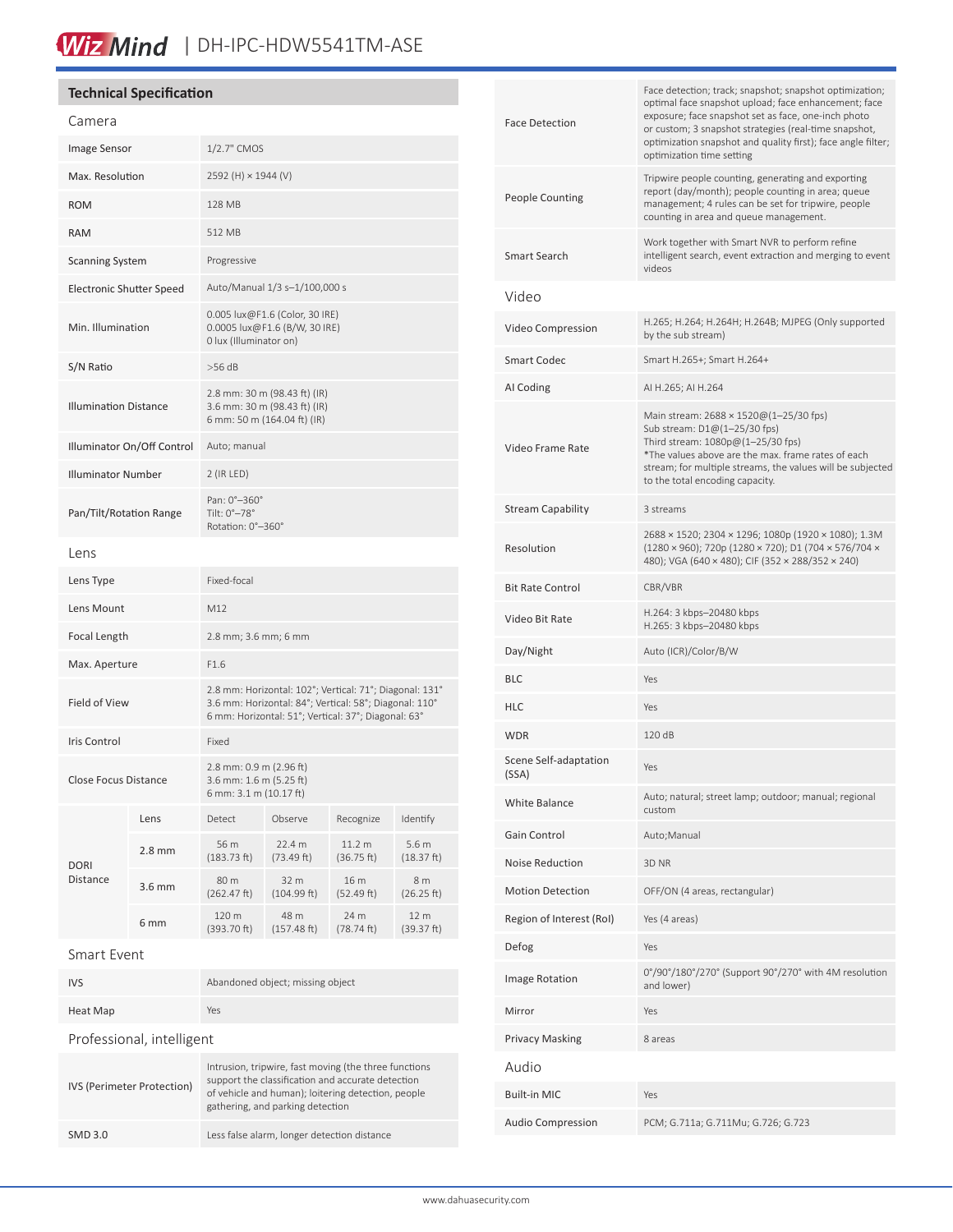## Wiz Mind | DH-IPC-HDW5541TM-ASE

#### Alarm Alarm Event No SD card; SD card full; SD card error; network disconnection; IP conflict; illegal access; motion detection; video tampering; tripwire; intrusion; fast moving; abandoned object; missing object; loitering detection; people gathering; parking detection; scene changing; audio detection; SMD; people counting in area; stay detection; people counting; security exception Network Network Port RJ-45 (10/100 Base-T) SDK and API Yes Cyber Security Video encryption; firmware encryption; configuration encryption; Digest; WSSE; account lockout; security logs; IP/MAC filtering; generation and importing of X.509 certification; syslog; HTTPS; 802.1x; trusted boot; trusted execution; trusted upgrade Network Protocol IPv4; IPv6; HTTP; HTTPS; TCP; UDP; ARP; RTP; RTSP; RTCP; RTMP; SMTP; FTP; SFTP; DHCP; DNS; DDNS; QoS; UPnP; NTP; Multicast; ICMP; IGMP; NFS; SAMBA; PPPoE; 802.1x; SNMP Interoperability ONVIF (Profile S/Profile G/Profile T); CGI; Milestone; P2P User/Host 20 (Total bandwidth: 80 M) Storage FTP; SFTP; Micro SD card (support max. 256 GB); NAS Browser IE: IE 8 and later Chrome Firefox Management Software Smart PSS; DSS; DMSS Mobile Client iOS: Android Certification Certifications CE-LVD: EN60950-1; CE-EMC: Electromagnetic Compatibility Directive 2014/30/EU; FCC: 47 CFR FCC Part 15, Subpart B; UL/CUL: UL60950-1 CAN/CSA C22.2 No.60950-1-07 Power Power Supply 12 VDC/PoE (802.3af)/ePoE Power Consumption Basic: 2.1 W (12 VDC); 2.6 W (PoE) Max. (H.265 + three streams + intelligence on + IR on): 6.2 W (12 VDC); 7.2 W (PoE) Environment Operating Temperature –40 °C to +60 °C (–40 °F to +140 °F) Operating Humidity ≤95% Storage Temperature –40 °C to +60 °C (–40 °F to +140 °F) Protection IP67 Structure Casing Metal + plastic Product Dimensions Φ106 mm × 93.6 mm (Φ4.17" × 3.69")

Net Weight 545 g (1.20 lb) Gross Weight 710 g (1.57 lb)

| <b>Ordering Information</b> |                       |                                                            |  |  |
|-----------------------------|-----------------------|------------------------------------------------------------|--|--|
| Type                        | Model                 | Description                                                |  |  |
|                             | DH-IPC-HDW5541TMP-ASF | 5MP IR Fixed-focal Eyeball<br>WizMind Network Camera, PAL  |  |  |
| <b>5MP Camera</b>           | DH-IPC-HDW5541TMN-ASF | 5MP IR Fixed-focal Eyeball<br>WizMind Network Camera, NTSC |  |  |
|                             | PFB204W               | Wall mount Bracket                                         |  |  |
|                             | <b>PFA139</b>         | Junction Box                                               |  |  |
|                             | <b>PFA130-F</b>       | <b>Junction Box</b>                                        |  |  |
| Accessories<br>(Optional)   | PFA106                | Mount Adapter                                              |  |  |
|                             | <b>PFM321D</b>        | 12 VDC 1A Power Adapter                                    |  |  |
|                             | LR1002-1ET/1EC        | Single-port Long Reach Ethernet<br>over Coax Extender      |  |  |
|                             | PFM900-F              | Integrated Mount Tester                                    |  |  |

#### **Accessories**

#### Optional:



Wall Mount Bracket



PFA139 Junction Box



PFA130-E JunctionBox

PFM321D 12 VDC 1A Power



LR1002-1ET/1EC Single-port Long Reach Ethernet Over Coax Extender







PFM900-E Integrated Mount Tester



www.dahuasecurity.com